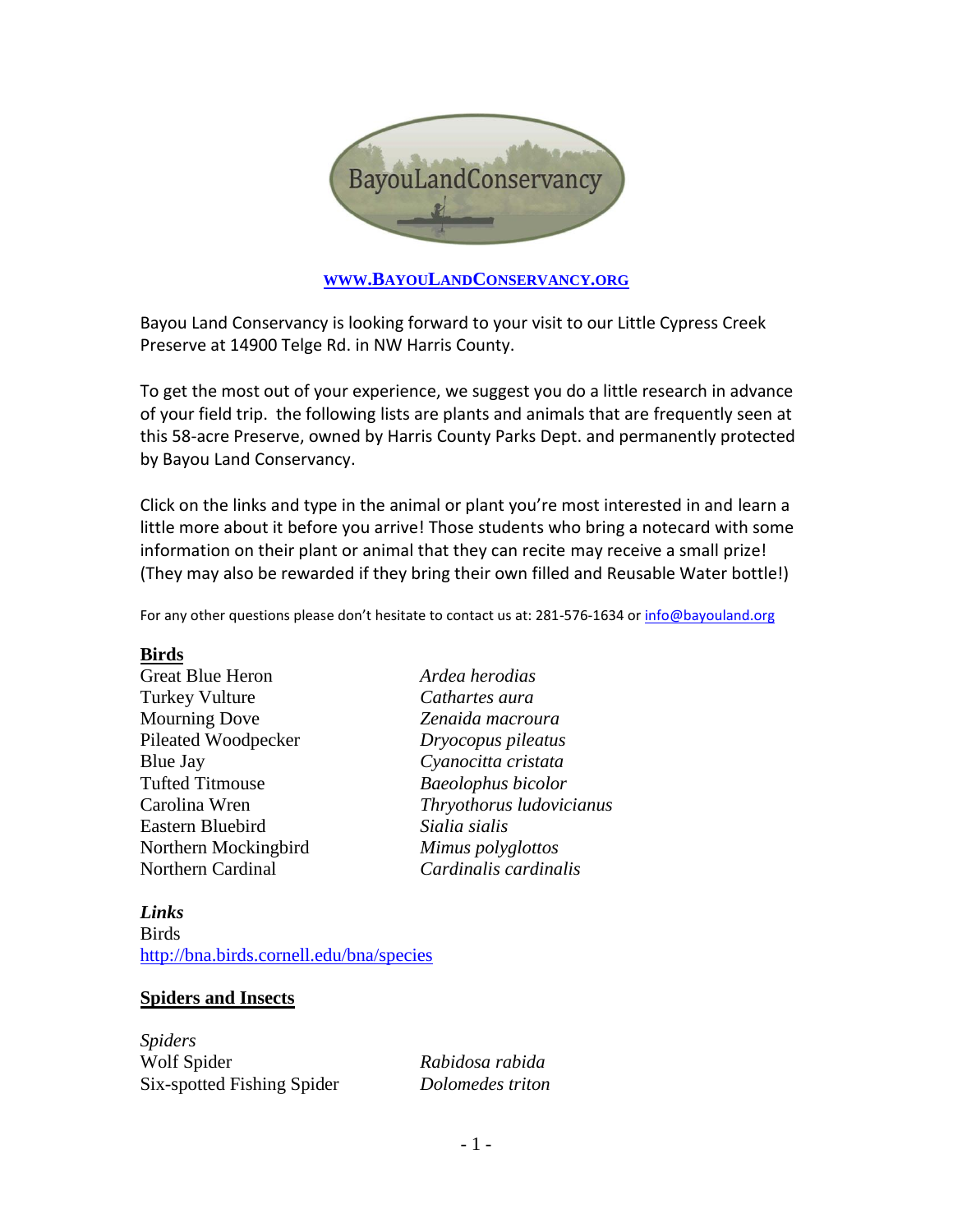*Dragonflies* Calico Pennant *Celithemis elisa*

*Butterflies* Little Wood Satyr *Megisto cymelia* Buckeye *Junonia coenia* Red Admiral *Vanessa atalanta*

*Other Insects*

Blue Darner *Pachydiplax longipennis* Eastern Pondhawk *Erythemis simplicollis*

Mosquito Multiple Species

*Exotic/Invasive Species* Argentina Fire Ant *Solenopsis invicta*

*Link*

Spiders and Insects <http://bugguide.net/node/view/15740>

### **Amphibians and Reptiles**

*Amphibians* Northern Cricket Frog *Acris crepitans* Southern Leopard Frog *Rana utricularia*

*Reptiles* Green Anole *Anolis carolinensis* Ground Skink *Scincella lateralis* Common Snapping Turtle *Chelydra serpentina*

*Links* Reptiles and Amphibians <http://www.herpsoftexas.org/>

### **Mammals**

Northern Raccoon *Procyon lotor* Coyote *Canis latrans* Bobcat *Lynx rufus*

Swamp Rabbit *Sylvilagus aquaticus* White-tailed Deer *Odocoileus virginianus*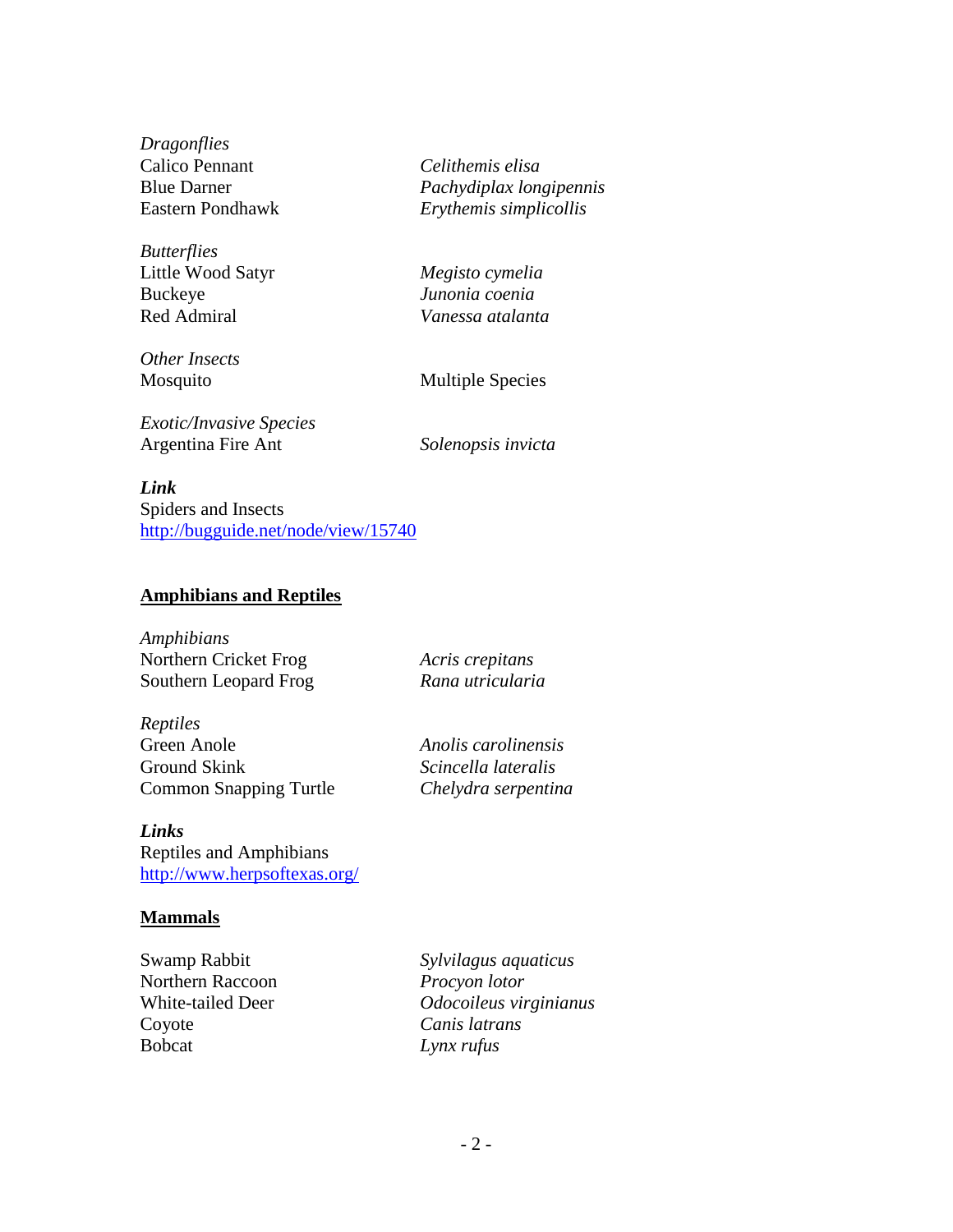# **Exotic/Invasive Species**

Feral Hog *Sus scrofa*

*Links*

Mammals [http://www.mnh.si.edu/mna/search\\_name.cfm](http://www.mnh.si.edu/mna/search_name.cfm) <http://www.jesseguertin.com/tracks/> <http://www.gpnc.org/tracks.htm>

Exotic/Invasive Animal Species [http://texasinvasives.org/animal\\_database/index.php](http://texasinvasives.org/animal_database/index.php) [http://texasinvasives.org/pest\\_database/index.php](http://texasinvasives.org/pest_database/index.php)

# **PLANTS**

| <b>Carnivorous Plants</b>   |                     |
|-----------------------------|---------------------|
| Dwarf Sundew                | Drosera brevifolia  |
| <b>Floating Bladderwort</b> | Utricularia radiate |

### **Vines**

Dewberry *Rubus sp.* Trumpet creeper *Campsis radicans* Poison Ivy *Toxicodendron radicans*

# **Native Tree Species**

Shortleaf Pine *Pinus echinata* Loblolly Pine *Pinus taeda* Red Maple *Acer rubrum* Southern Red Oak *Quercus falcata* Yaupon *Ilex vomitoria*

**Exotic/Invasive Species**

Chinese Tallow *Triadica sebifera*

Sweetgum *Liquidambar styraciflua*

Deep-rooted Sedge *Cyperus entrerianus*

# *Links*

Native Trees <http://aggie-horticulture.tamu.edu/ornamentals/natives/> Trees and Other Plants <http://www.wildflower.org/plants/> <http://plants.usda.gov/java/> Exotic/Invasive Plant Species [http://texasinvasives.org/plant\\_database/index.php](http://texasinvasives.org/plant_database/index.php)